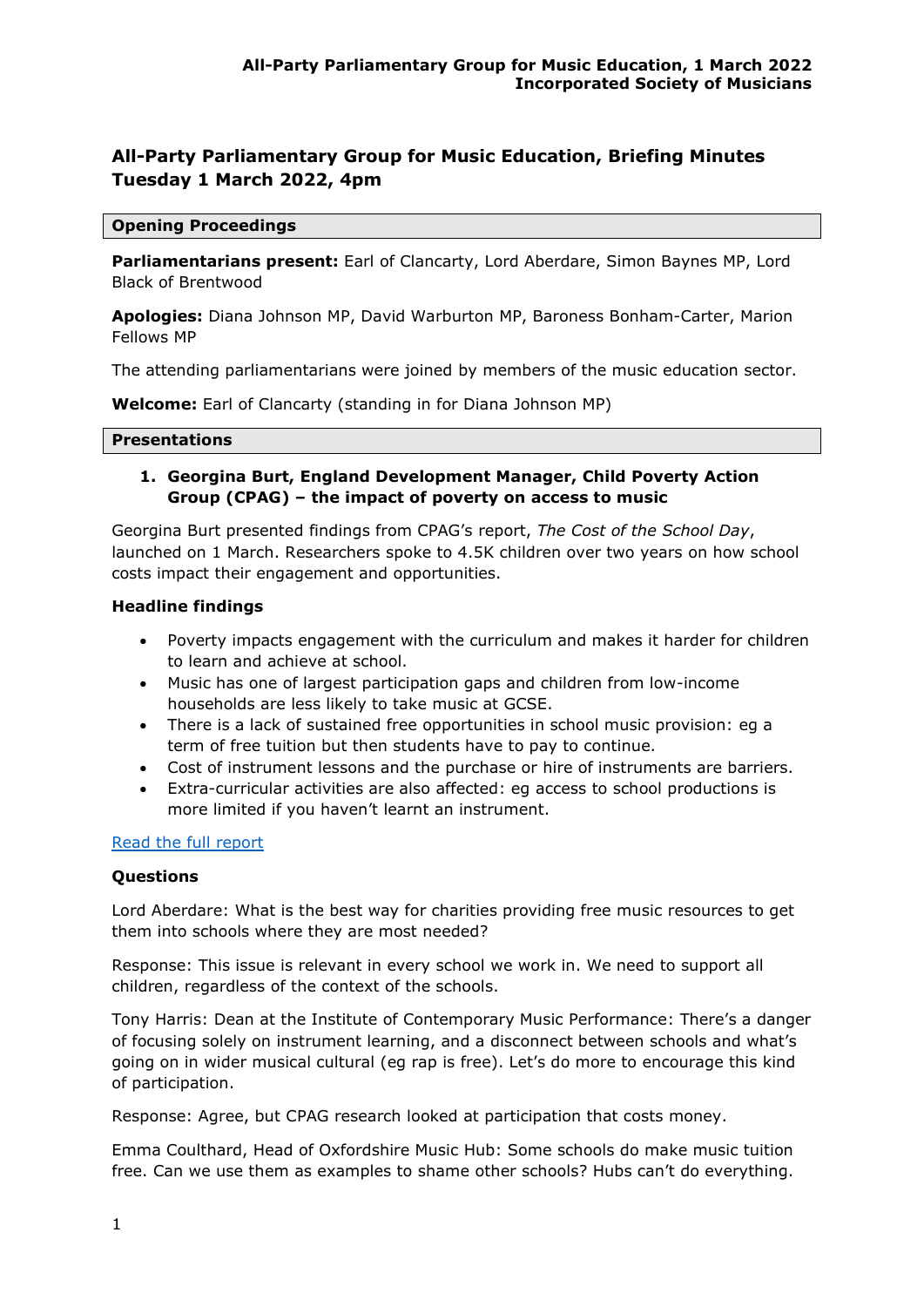Response: There were comments in the chat that this was not a good idea.

Simon Baynes MP: Agree with Tony Harris on the range of music that's taught in schools and the shift in what children want to learn.

# **2. Deborah Annetts, CEO of the Incorporated Society of Musicians (ISM) – What's happening to music education in schools?**

Deborah Annetts outlined the findings of the ISM's recent survey of music teachers in England ahead of a report to be published later this month.

### **Survey findings**

- Covid is still having an impact
- Lack of funding for music departments in state schools really stood out
- Nearly 100% of respondents were in favour of being consulted on the refreshed National Plan for Music Education
- Reform of accountability measures
- More diverse curriculum
- Increase funding for music departments in the state sector and ensure funding is ring-fenced

The ISM is calling on the DfE to consult teachers on the NPME before publication and provide more funding for music education.

### **Questions**

Ben Stevens, Director of Music, Hertfordshire Music Service: Hub funding works out at around  $E7$  per pupil. Is there a magic number for funding that will allow us to get the best out of music provision in schools?

Response: Money is part of it, but policy change is also vital. We need to look at accountability measures, which have a major impact on what schools offer. Equity and equality means allowing all children to access those subjects that may be more costly such as music. We must go back to first principles and ensure what we're offering our children is fit for purpose and then look at properly funding it.

## **3. Phil Castang, Director of Creative Learning & Engagement at Bristol Beacon Hub and Chair of the Music Education Council (MEC) – The future of Music Education Hubs and the NPME**

Phil Castang, a member of the Expert Panel for the refreshed NPME, talked about his hopes for the revised plan, although he was unable to reveal details.

- Role of partnerships should be restated and amplified.
- Inclusion must be hard-wired into it.
- Hubs and schools need deeper relationships with each other but must develop relationships with other organisations too.
- Unintended consequence of first NPME was dismantling of the Visiting Music Teacher (VMT) career path because funding was lost in the switch from LA music services to Hub so many VMTs forced to become freelance. NPME should be a best practice charter which supports the workforce properly.